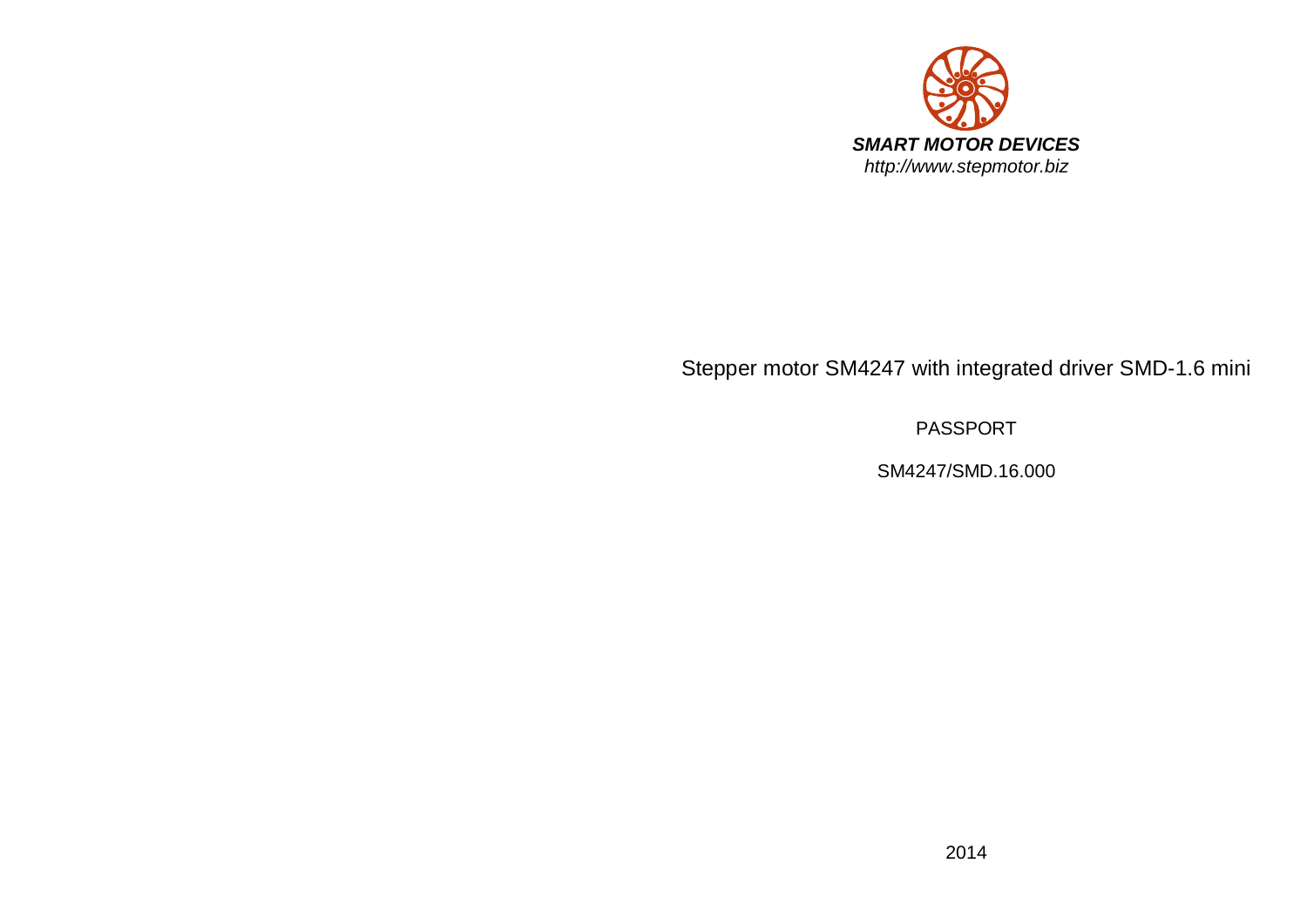#### **1. Product designation**

This device is a stepper motor SM4247 with integrated control unit SMD-1.6 mini.

Stepper motor is intended for transformation of control signals in angular movement of the rotor with its fixation in the given position without feedback devices.

Integrated control unit SMD-1.6 mini is an electronic device mounted on the motor housing and is intended for this motor control.

# **2. Technical characteristics**

#### *2.1. Stepper motor SM4247 technical characteristics*

|                                                    | Table 1                    |
|----------------------------------------------------|----------------------------|
| Motor phase current, Amp                           | 1.68                       |
| Phase resistance, Ohm                              | 1.65                       |
| Phase inductance, mH                               | 2.8                        |
| Holding torque, $kgf$ <sup>c</sup> cm <sup>1</sup> | 4.4                        |
| Rotor inertia, $g$ ·cm <sup>2</sup>                | 68                         |
| Step angle, °                                      | 1.8                        |
| Max. radial force (20 mm from the flange), N       | 28                         |
| Max. axial force, N                                | 10                         |
| Shaft radial play, no more, mm                     | 0.02                       |
| Shaft axial play, no more, mm                      | 0.08                       |
| Step angle accuracy                                | $±5\%$ from the whole step |
| Temperature Rise, °C                               | 80                         |
| Average resource, hours                            | 20000                      |
| Weight, kg                                         | 0.35                       |
| Number of leads                                    | 4                          |
|                                                    |                            |

*1 Holding torque – the motor is powered but doesn't rotate* 

# **Wiring diagram**



*Img.1. Two phase stepper motor.*

*Table 1* 

# *2.2. SMD-1.6 mini technical characteristics*

The SMD-1.6 mini driver receives logic signals "Step", "Direction" and "Enable" and convert them into motor commutation. The motor shaft moves one angle step (or microstep) as the driver receives one "Step" signal. One step (or microstep) executes as the front edge of the voltage pulse on the "Step" input. Rotation direction depends on the voltage level and switches by changing voltage level on the "DIR" input. The motor can be urgent stopped by the active signal on the "EN" input.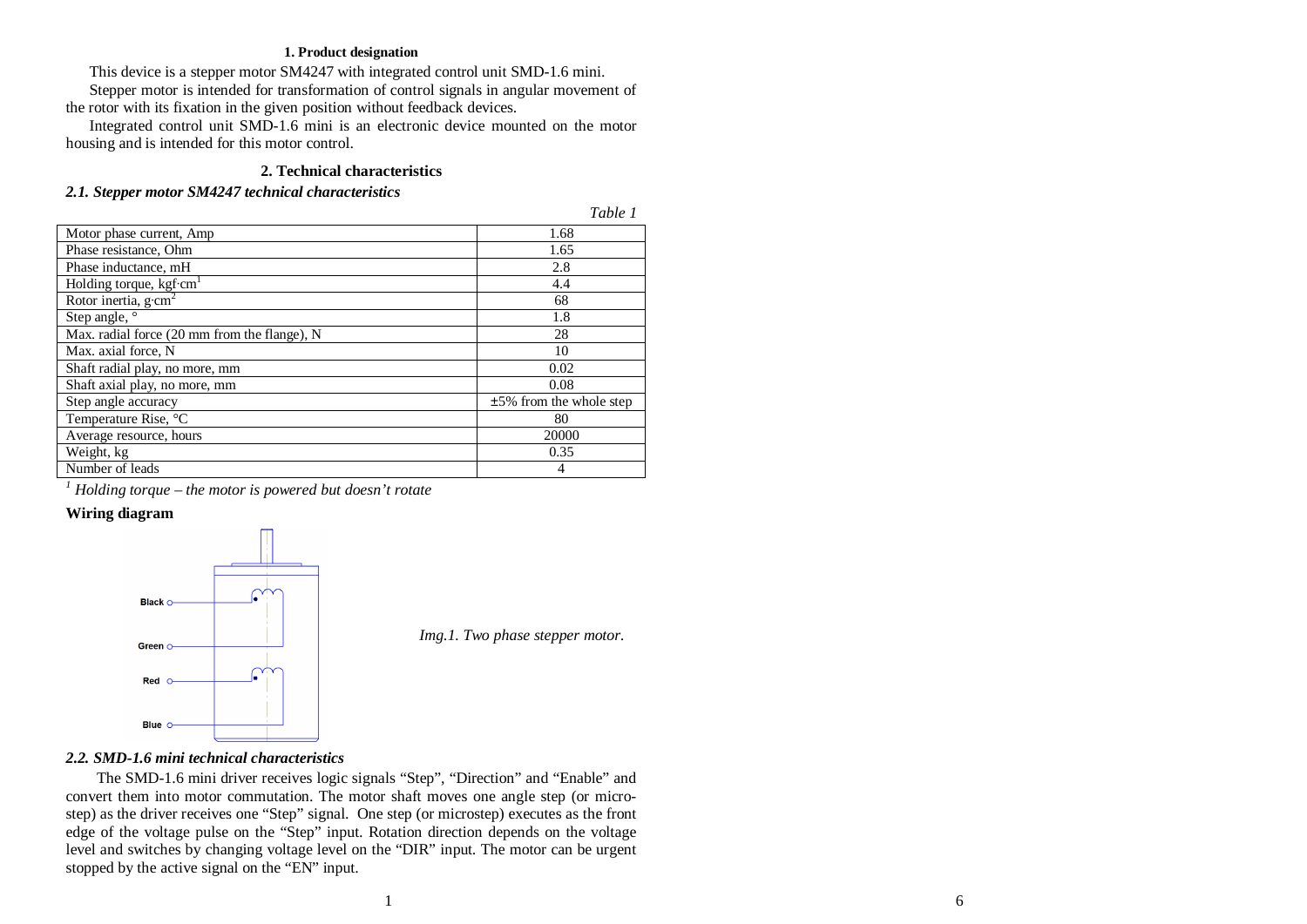#### **8. Delivery in complete sets**

SM4247 stepper motor with integrated control unit SMD-1.6 mini 1pcs.

Manual SM4247/SMD.16.000  $1$ pcs.

#### **9. Warranty**

Any repair or modifications are performed by the manufacturer or an authorized company.

The manufacturer guarantees the failure-free operation of the controller for 12 months since date of sale when the operation conditions are satisfied – section 2.

The manufacturer sales department address: Smart Motor Devices OÜ,

Tallinn Science Park Tehnopol, Mäealuse st. 4, Tallinn 12618, Estonia, Phone: + 372 6559914, e-mail: mail@stepmotor.biz url: http://www.stepmotor.biz

Date of sale:



### **3. Dimensions of SM4247 stepper motor with integrated control unit SMD-1.6 mini**



*Img. 2. Dimensions of SM4247 stepper motor with integrated control unit SMD-16 mini without cover.* 

#### **4. Construction of SMD-1.6 mini**

SMD-1.6 mini is designed as a circuit plate with electronics elements, and radiator. Besides electronic components, there are indicating and control elements, connection terminals and connectors on the board:

- terminal screws for power supply, stepper motor and control circuit connection;
- $\bullet$  LED for indication of the driver status HL1;
- $\bullet$  switches S1  $\mu$  S2 to set microstepping mode.

#### **5. Assembly and connection**

Please, learn this manual carefully before connection and assembly.

Please wire just when power is off. Do not attempt to change wiring while the power is ON.

Please provide a reliable contact in connection terminals. During wiring, please, observe the polarity and wire management.